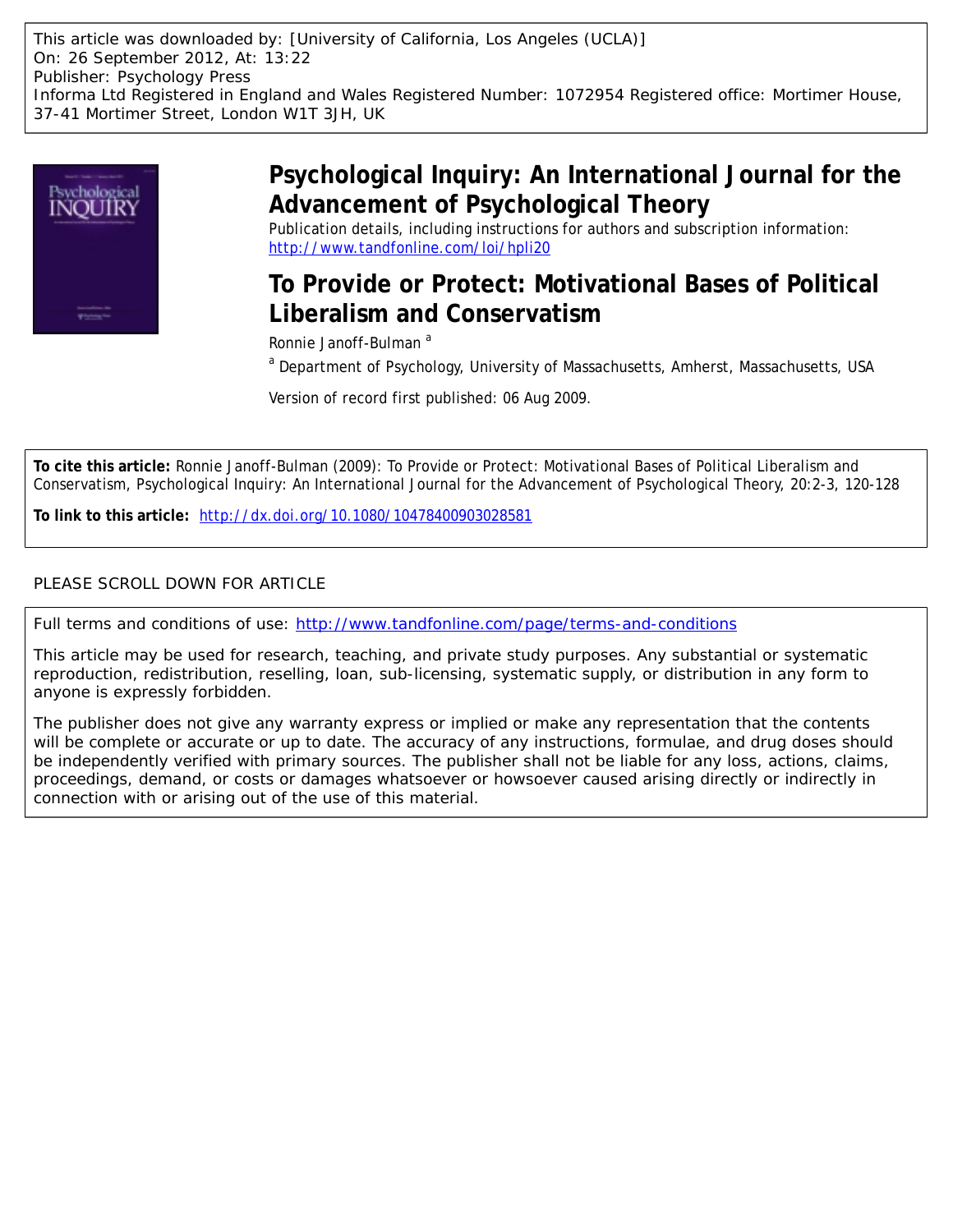*Psychological Inquiry*, 20: 120–128, 2009

# **To Provide or Protect: Motivational Bases of Political Liberalism and Conservatism**

# **Ronnie Janoff-Bulman**

*Department of Psychology, University of Massachusetts, Amherst, Massachusetts, USA*

*Political liberalism and conservatism differ in provide versus protect orientations, specifically providing for group members' welfare (political Left) and protecting the group from harm (political Right). These reflect the fundamental psychological distinction between approach and avoidance motivation. Conservatism is avoidance based; it is focused on preventing negative outcomes (e.g., societal losses) and seeks to regulate society via inhibition (restraints) in the interests of social order. Liberalism is approach based; it is focused on advancing positive outcomes (e.g., societal gains) and seeks to regulate society via activation (interventions) in the interests of social justice. As evidenced by specific policy positions, the domains of social regulation and individual autonomy are mirror images for liberals and conservatives. These differences in regulation and motivation suggest fundamental divergences in conceptions of the group and bases of group membership (i.e., societal inclusion), with conservatives focusing on intergroup boundaries and common social identity, and liberals focusing on intragroup variability and interdependence. Implications for society are discussed.*

Partisanship and polarization characterize contemporary American politics, as differences are increasingly defined by chasms rather than blurred lines. We categorize ourselves as Left or Right, blue or red, liberal or conservative, and these labels provide a deep sense of both group identity and moral satisfaction. We are convinced of our own side's superiority, viewing our positions as self-evident and eminently justifiable and the other's perspective as unreasonable and ethically suspect. What underlies our political preferences? How can we better understand our differences?

We are fundamentally social animals; from day one we are socially dependent, and over time we grow socially interdependent, in that our individual survival is generally tied to the success of our group. At the smallest group level, the family, the primary parental responsibilities are to protect and provide for the child; more specifically parents protect their children from threats and danger (i.e., keep children safe from harm) and provide for their welfare and wellbeing (e.g., give food, shelter, physical comfort). Security minimizes children's fears and anxieties; nurturance fosters their growth and advancement. As we move to a far broader level—that of society—these same two responsibilities continue to define group living. A successful society protects members from danger and provides them with the means to subsist and thrive.

These very basic motivations—to protect and provide—represent distinct preferences regarding social regulation, and they offer a means for understanding

differences between the political Right and Left. More specifically, conservatives are oriented toward protecting, and liberals are oriented toward providing. In spite of the antagonisms these distinct perspectives engender in the political domain, both are moral motivations; that is, both are aimed at addressing the interests and needs of the larger group—by protecting society's members from harm or providing for their well-being. This seemingly simple difference has broad political implications and reflects a very basic distinction in psychology, in fact the most fundamental difference recognized in work on motivation and self-regulation.

## **Approach Versus Avoidance: A Lens for Understanding Provide (Liberal) Versus Protect (Conservative) Orientations**

Research in diverse fields of psychology supports the primary distinction between approach and avoidance orientations in motivation. Building on early work on reward and punishment in learning and more recent research in neuroscience, psychopathology, and animal conditioning, contemporary psychologists posit two systems of self-regulation: a behavioral inhibition system, based in avoidance motivation, and a behavioral activation system based in approach motivation (for reviews, see Carver & Scheier, 2008, and Gable, Reis, & Elliot, 2003).

Thus Carver and his colleagues (Carver & Scheier, 1998, 2008; Carver, Sutton, & Scheier, 2000) distinguish between an approach system that involves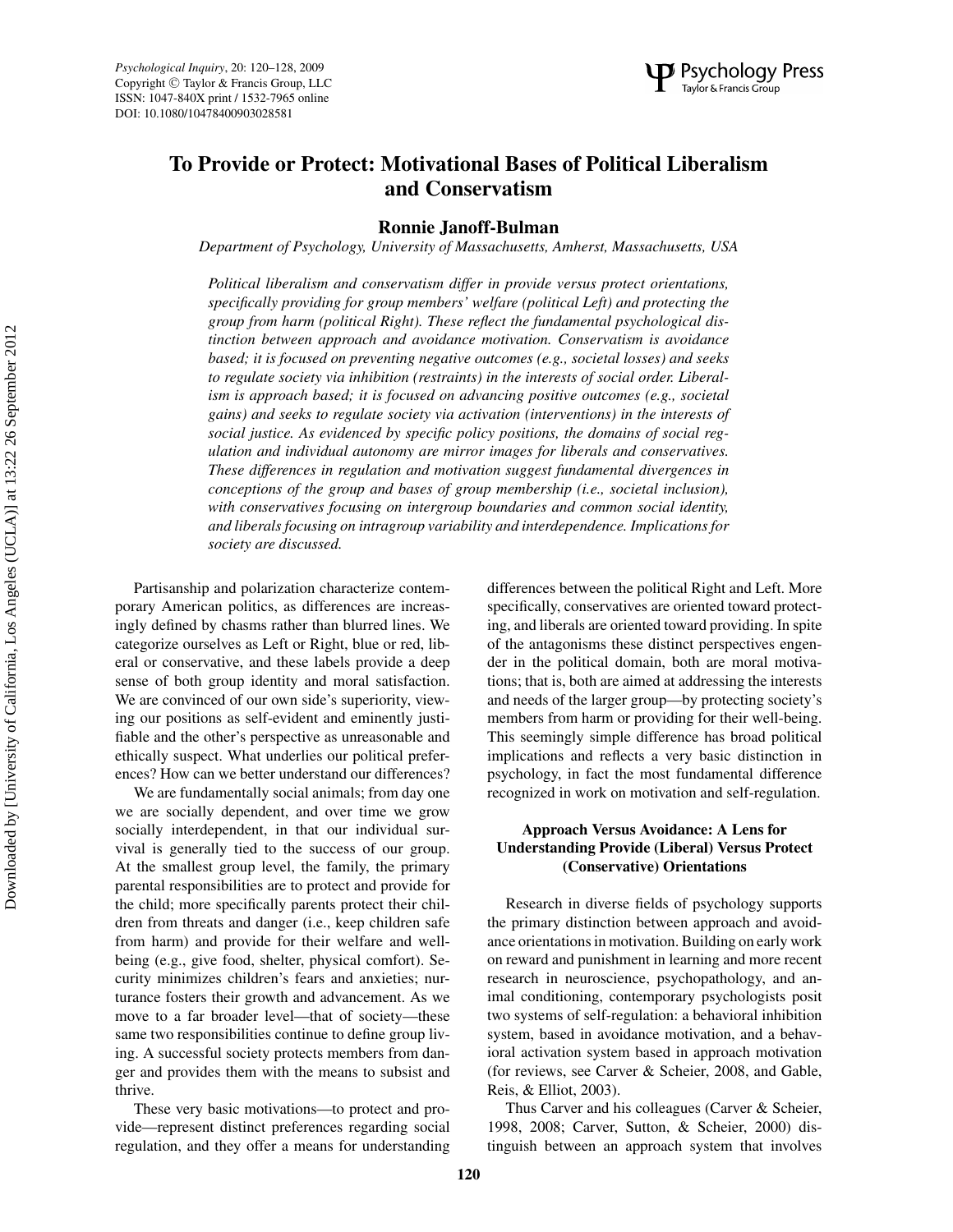discrepancy-reducing loops between behaviors and desired goals and an avoidance system that involves discrepancy-enlarging loops; here the behaviors are efforts to avoid "a threat or an *anti-goal*" (Carver & Scheier, 2008, p. 309). Similarly, in his work on motivation, Gray (1982, 1990) differentiates between the Behavioral Activation System (BAS) and the Behavioral Inhibition System (BIS). The BAS is an appetitive system associated with approach behaviors, whereas the BIS is an aversive system associated with avoidance behaviors. Higgins (1997, 1998), too, posited a dual-regulation system; a promotion orientation is advancement based and focused on positive outcomes, whereas a prevention orientation is security based and focused on negative outcomes. Recent neuroscience research provides support for these two distinct motivational systems. Sutton and Davidson (1997), for example, found that the BIS and BAS have distinct neural substrates; the aversive-avoidance system is associated with activity in the right prefrontal cortex, whereas the appetitive-approach system is associated with activity in the left prefrontal cortex (also see Davidson, Ekman, & Saron, 1990).

A review of work on these dual regulatory systems suggests two primary characteristics that distinguish between approach and avoidance motivation: regulatory focus and action tendency. The regulatory focus of the approach system is positive, whereas for the avoidance system it is negative; that is, the approach system focuses on positive outcomes and gains, whereas the avoidance system focuses on negative outcomes and losses. Further, the action tendency for the approach system is activation (i.e., movement toward the goal), whereas for the avoidance system it is inhibition (withdrawal from the "anti-goal"). There are therefore natural links between behavioral activation and positive outcomes (i.e., rewards, incentives) and between behavioral inhibition and negative outcomes (i.e., threats, punishments).

Recent research in psychology has demonstrated the value of this regulatory distinction for understanding areas as diverse as achievement (e.g., Elliot & Church, 1997), attention (e.g., Forster, Friedman, Ozelsel, & Denzler), power (e.g., Keltner, Gruenfeld, & Anderson, 2003), interpersonal relationships (Gable & Strachman, 2008), and morality (Janoff-Bulman, Sheikh, & Hepp, 2009). Of interest, these motivational differences may also provide a meaningful lens for capturing and comprehending differences in the political domain as well.

#### **Approach-Avoidance: Applications to Politics**

Most generally, I propose that political conservatism is based in avoidance motivation, whereas political liberalism is based in approach motivation.

Conservatism is attuned to negative outcomes and relies on inhibition or restraint as a primary means of social regulation. Liberalism is focused on positive outcomes and utilizes activation as a primary means of social regulation (see Table 1). The Right seeks to prevent negative outcomes and losses; the Left seeks to advance positive outcomes and gains. Both seek optimal outcomes for society but have different orientations in achieving their ends. More specifically, conservatives emphasize society's protection and security; their politics are centrally based in *protecting* group members from threats and dangers (protect *from* = avoidance). Liberals emphasize *providing* for the welfare of others across society (provide *for* = approach); their politics are centrally based in promoting the social welfare of group members. These differences in regulatory focus and activation-inhibition (action tendency) lead to divergences in social regulation. Inhibition, which is naturally associated with avoidance, is reflected in conservatives' general resistance to change and emphasis on social order. Activation, which is naturally associated with approach, is reflected in liberals' general embrace of change and emphasis on social justice.

The claim that conservatism is avoidance based and evident in the broad motivation to protect, and liberalism is approach based and evident in the broad motivation to provide, is not meant to suggest that liberals are oblivious to danger and society's security needs, or that conservatives are oblivious to others' hardships and social needs. Rather, attunement to danger and threats is essentially the default mode for conservatives and not liberals; liberals will respond to specific instances of apparent danger as they arise, but an avoidance-based concern with protection and security does not pervade their worldviews. Likewise conservatives will respond to salient instances of need, $<sup>1</sup>$  but concern for others'</sup> social welfare does not define their worldview.

Given that avoidance motivation is generally responsive to threats (i.e., negative outcomes), and conservatism is associated with avoidance motivation, it is not surprising that in times of salient dangers and insecurity societies become more conservative (see, e.g., Bonanno & Jost, 2006; Janoff-Bulman & Sheikh, 2006; Landau et al., 2004; McCann, 1997). As Power (2008) noted,

Since 1968, with the single exception of the election of George W. Bush in 2000, Americans have chosen Republican presidents in times of perceived danger and Democrats in times of relative calm. *...* Americans have long trusted the views of Democrats on the

<sup>&</sup>lt;sup>1</sup>This would be most apt to occur in instances when victim blaming is least likely (Skitka, Mullen, Griffin, Hutchinson, & Chamberlin, 2002), as in natural disasters, although the Bush administration's response to the Katrina disaster could certainly be interpreted as evidence of the extent to which social hardships are typically "off the radar" in conservatives' worldview.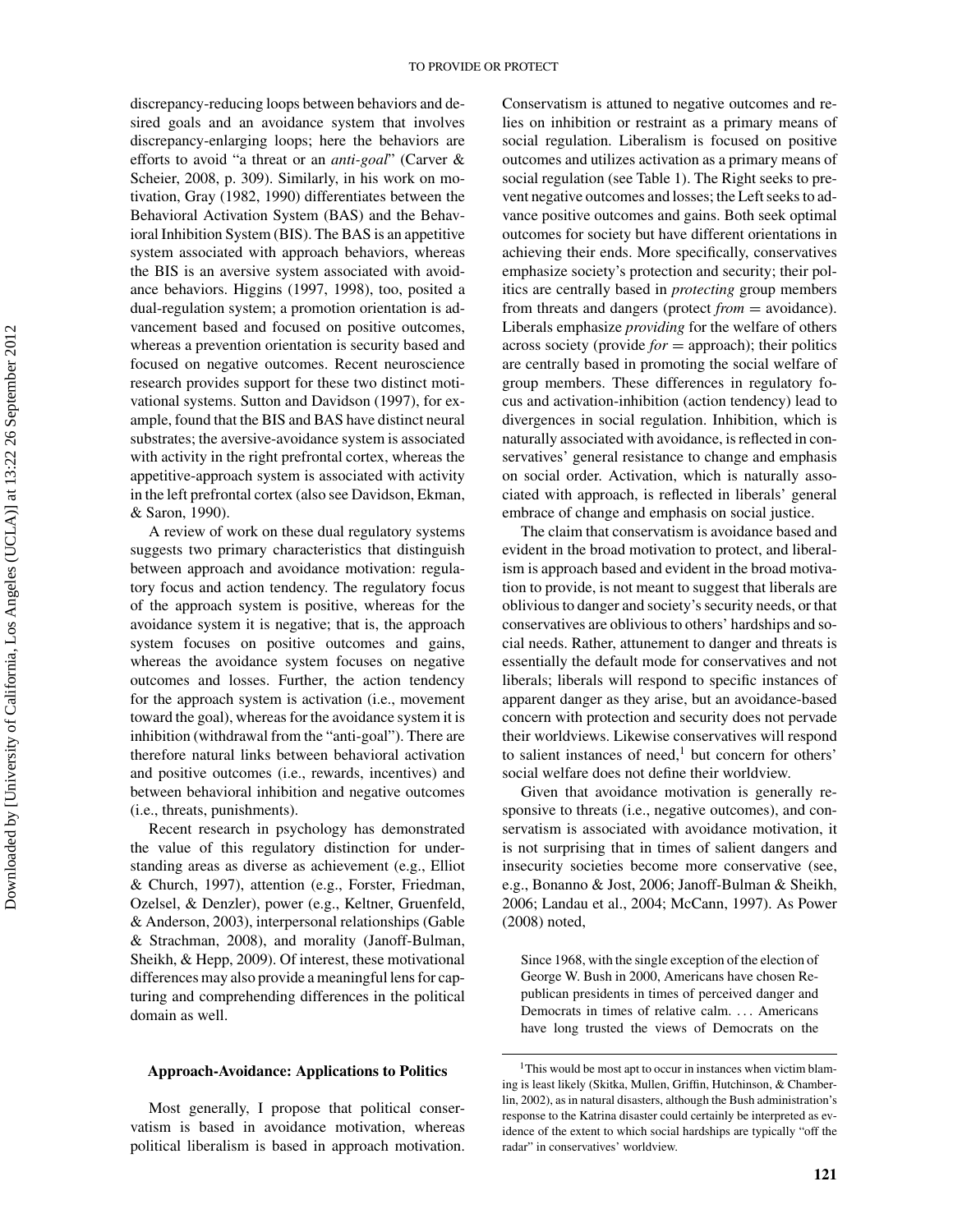|  |  |  |  |  |  |  | Table 1. Differences Between Political Liberalism and Conservatism. |
|--|--|--|--|--|--|--|---------------------------------------------------------------------|
|--|--|--|--|--|--|--|---------------------------------------------------------------------|

|                                           | Liberalism (provide)             | <b>Conservatism (protect)</b>  |  |  |
|-------------------------------------------|----------------------------------|--------------------------------|--|--|
| <b>Basic motivation:</b>                  | Approach                         | Avoidance                      |  |  |
| Regulatory focus                          | Positive (societal gains)        | Negative (societal threats)    |  |  |
| Action tendency                           | Activation                       | <i>Inhibition</i>              |  |  |
| <b>Social regulation:</b>                 | <b>Social justice</b>            | Social order                   |  |  |
| Regulation domain                         | Social goods, economics          | Lifestyles, personal behaviors |  |  |
| Mode                                      | <i>Intervention</i> (activation) | <i>Restraint</i> (inhibition)  |  |  |
| Autonomy domain (no<br>social regulation) | Lifestyles, personal behaviors   | Social goods, economics        |  |  |
| <b>Group definition:</b>                  | Interdependence                  | <b>Common social identity</b>  |  |  |
| Focus                                     | Intragroup variability           | Intergroup boundaries          |  |  |
| Membership                                | Inclusive                        | Restrictive                    |  |  |

environment, the economy, education, and health care, but national security is the one matter about which Republicans have maintained what political scientists call 'issue ownership."' (p. 66)

And in a June *Fortune* interview, Charles Black, a top McCain campaign advisor, recognized the election benefits for conservatives of priming national insecurities and fears when he noted that another terrorist attack on U.S. soil would "be a big advantage" for McCain (Shear, 2008).

Although there are general conservative trends in times of salient threats, conservatives in particular are more avoidance oriented and attuned to negative outcomes than liberals. Research studies that have manipulated threat have found that conservatives, but not liberals, typically respond with harsher recommendations associated with their beliefs in societal protection. Pyszczynski et al. (2006), for example, found that mortality salience (i.e., reminders of participants' own death) increased conservatives' (but not liberals') support for extreme military force. Further, conservatives score higher than liberals on a scale measuring "perception of a dangerous world"; liberals, in contrast, score higher on Openness to Experience, which essentially measures willingness to approach novelty and change (see, e.g., Altmeyer, 1998; Duckitt, 2001; Jost, Glaser, Kruglanski, & Sulloway, 2003; Jost et al., 2007). Conservatives focus primarily on negative outcomes and societal threats, whereas liberals focus primarily on positive outcomes and societal gains (also see Braithwaite, 1994, 1997).

Zakaria (2008), in writing about the 2008 presidential candidates, implicitly acknowledged this conservative–liberal difference in regulatory focus:

and political system. *...* America's job is to push these progressive forces forward, using soft power rather than hard. *...* Call him an Optimistic Realist or a Realistic Optimist. But don't call him naïve. (p. 22)

As Zakaria (2008) suggested, a conservative worldview is attuned to negative outcomes (dangers, threats, "evil"), and society needs to be protected through the use of "hard power."2 A liberal perspective is attuned to positive possibilities and gains, which can presumably be promoted through the use of "soft power." It follows that fear generally sells well among conservatives in election campaigns, whereas hope sells better among liberals.

# **Protecting via Social Order and Providing via Social Justice**

The approach–avoidance bases of the Left and Right, respectively, are evident in the results of recent research we conducted on moral motives and political orientation (Janoff-Bulman, Sheikh, & Baldacci, 2008). We conceptually crossed approach and avoidance motivation with a focus on self (i.e., self-regulation) versus others (i.e., social regulation), because moral regulation can involve one's own behavior or the behavior of others; thus, moral philosophers have discussed the importance of recognizing both the intrapersonal and interpersonal domains of morality (see, e.g., Flanagan, 1991). The resulting 2  $\times$  2 model includes two "avoidance" cells that involve behavioral restraint (i.e., inhibition action tendency)— Self-Restraint and Social Order—and two "approach" cells that involve behavioral activation—Self-Reliance and Social Justice.

McCain is a pessimist about the world, seeing it as a dark, dangerous place where, without the constant and vigorous application of American force, evil will triumph. Obama sees a world that is in many ways going our way. As nations develop, they become more modern and enmeshed in the international economic

<sup>2</sup>It does not follow from the conservative focus on negative outcomes that they will be more pessimistic. If in perceiving a threat they also believe that it can be prevented or overcome, pessimism is unlikely. In other words, liberals and conservatives can be pessimistic or optimistic about the success of their efforts.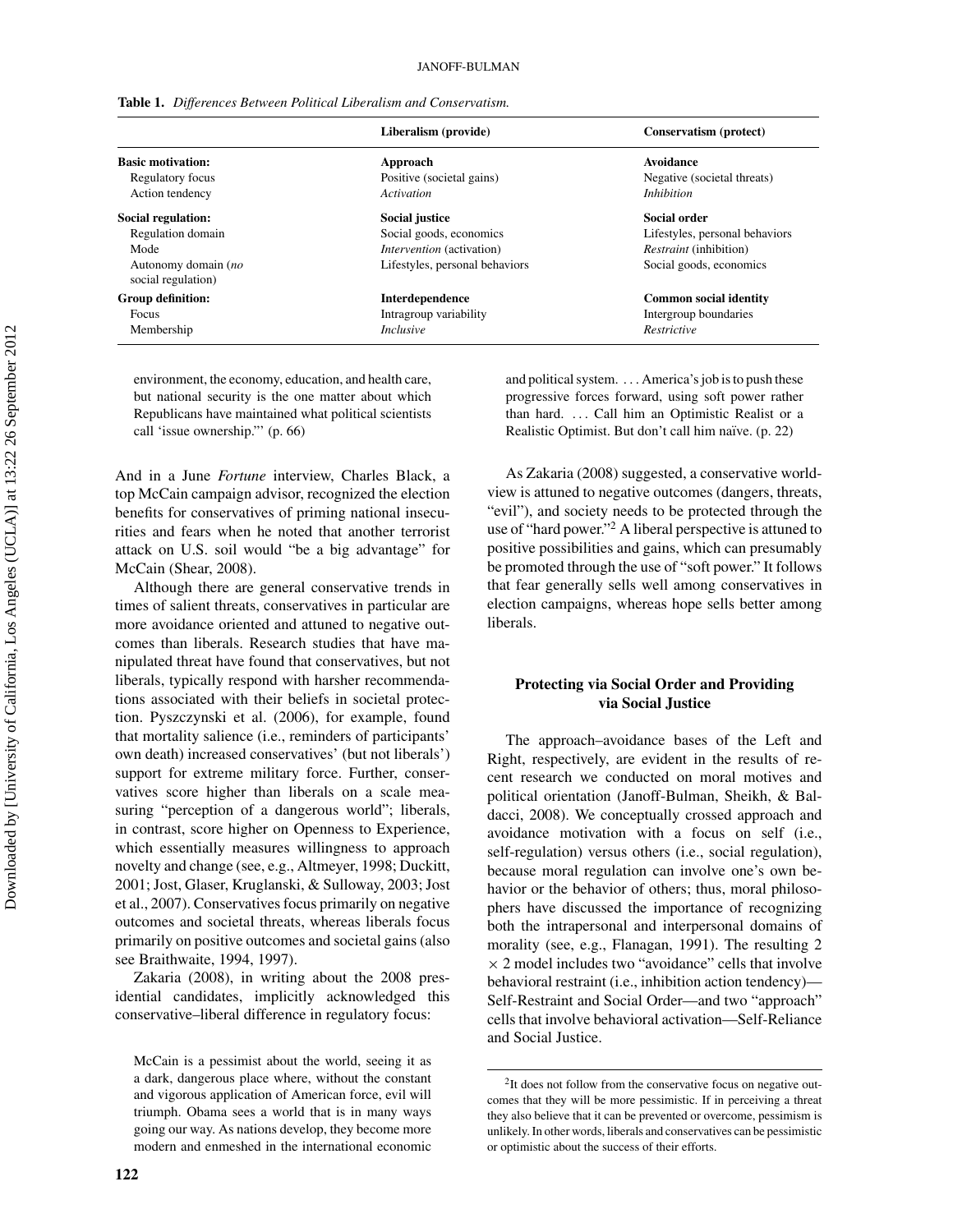*Self-Restraint* (avoidance-based self-regulation) can best be understood in terms of self-*protection*; it is focused on one's own negative outcomes and in particular, *inhibition* in the face of threatening temptations. *Social Order* (avoidance-based social regulation) relies on *inhibition*-based policies and behaviors to *protect* the larger community. The focus is on threats to the group—both physical threats to the group's safety and psychological threats to the group's identity; the call for strict adherence to group-defining rules serves to restrain non-normative behaviors that are perceived as threatening and "deviant." *Self-Reliance* (approachbased self-regulation) involves *providing* for the self and one's own advancement through the *activation* of industriousness and independence. *Social Justice* (approach-based social regulation**)** involves *providing* for societal members through the *activation* of policies and behaviors that help others in the community advance, particularly those less well off in society.

Across three studies (Janoff-Bulman et al., 2008) conservatives had significantly higher scores than liberals on both Self-Restraint and Social Order; in other words, they scored higher on the avoidance-based motives. Liberals had significantly higher scores on Social Justice, an approach motive. Although conservatives and liberals did not differ on Self-Reliance, an interesting pattern of results arose in this research, providing support for a general approach orientation for liberals but not conservatives. For liberals, Self-Reliance scores were significantly positively correlated with their Social Justice scores; the more they believe in providing for the self, the more they also believe in providing for others. Yet for conservatives, there was no positive association; in fact, Self-Reliance scores were generally negatively correlated with Social Justice scores, suggesting that the more conservatives believe in providing for themselves, the less they support providing for others. The relationship between the two activationbased regulatory motives suggests a strong approach orientation for liberals and the absence of same for conservatives.

Of interest, these findings help clarify beliefs about self-reliance on the political Left and Right. Liberals and conservatives do not seem to differ when considering their own behaviors and advancement. Rather, the popular belief that self-reliance is a "conservative" rather than "liberal" virtue appears to derive from its application to others. Conservatives believe others need to be self-reliant and do not warrant help from other people, whereas liberals believe in providing help for others, particularly those less well off in society. Compared to the conservative perspective, the liberal view implicitly acknowledges differences in circumstances and opportunities across individuals and groups in society.

Regarding social regulation, liberals place a strong emphasis on social justice, whereas conservatives place

a strong emphasis on social order (see Table 1). Conservatives value stability and norm adherence; they respect established authority and believe "order is precious and at least a little fragile" (McWilliams, 1995, p. 177). Liberals are attuned to the well-being of other societal members and value fairness and communal sharing. Given their interest in protecting, conservatives regard toughness as a special virtue, whereas liberals particularly value generosity.<sup>3</sup> Criticisms from the political Left focus on perceptions of conservatives as fear-mongering and mean-spirited, whereas criticisms from the political Right focus on perceptions of the left as squandering and naïve (McWilliams, 1995).

Of interest, these different orientations of the political Left and Right are even evident in the nominating systems of the Democratic and Republican parties.

As a prominent Republican strategist, Mike Murphy, suggested, perhaps jocularly, in a recent appearance on NBC's 'Meet the Press,' Democrats are hung up on ideas of fairness and equity. Democrats, being the nice liberals they are, grade on a curve. *...* They give you delegates for coming in second. Republicans*...* being mean social Darwinists, we tend to punish the secondplace guy with a lot of winner-take-all primaries. *...* In other words, the Republican who kills the buffalo gets all the meat; the Democrat has to crouch around the campfire and share it with his brethren and sistren. (Broder, 2008, p. 4)

Sharing or redistributing resources to produce greater social equity is a way of providing for the general well-being of the group and is central to the politics of the Left. With this in mind, it is interesting that Haidt (2008; Haidt & Graham, 2007) seems to suggest that conservatives are more community oriented than liberals. In his groundbreaking work on morality, Haidt posits five foundational moral categories—harm/care, fairness/reciprocity, ingroup/loyalty, authority/respect, and purity/sanctity—and concludes that liberal morality is based on the first two, whereas conservative morality is based on all five. Haidt regards conservatives as particularly communal because they rely on the three "collective" categories in his model ingroup/loyalty, authority/respect/ and purity/sanctity. Suggesting that conservatives are more community oriented may, then, be a consequence of the particular categories in the model. If equality (see Jost et al., 2003; Jost, Nosek, & Gosling, 2008) or communal sharing, for example, were included (for they are not the same as harm/care or fairness/reciprocity as presented by Haidt), liberals would no doubt rely on these more than conservatives. It is important to note that the three "collective" categories used by the political Right are all strongly associated with social order, which no doubt accounts for conservatives' greater endorsement.

<sup>&</sup>lt;sup>3</sup>The gendered nature of these attributes should not go unnoticed.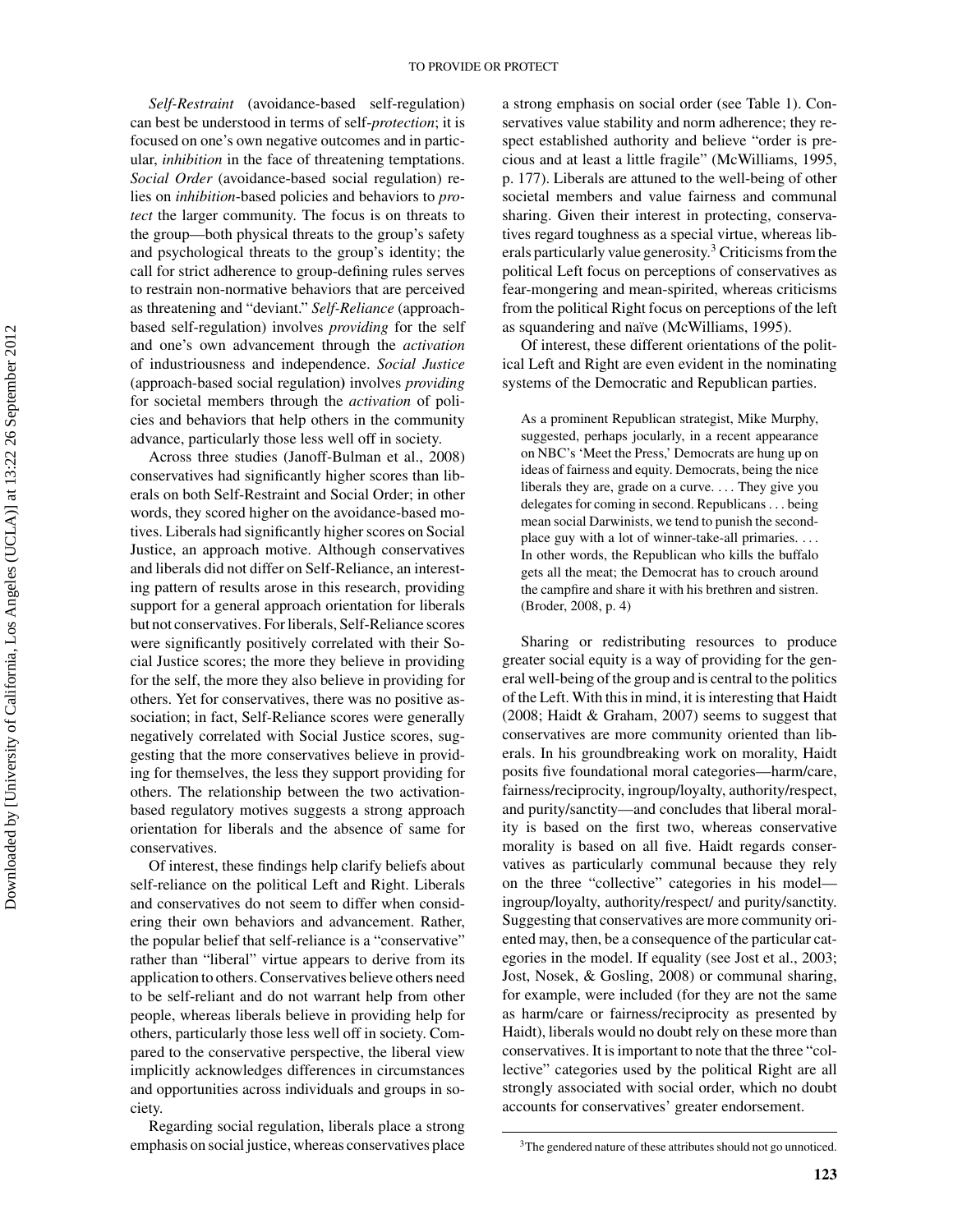A more complete picture of political orientation and morality indicates that both liberals and conservatives are community oriented but emphasize different aspects of community—order versus justice. In fact in a recent study with more than 1,000 respondents using the Triandis and Gelfand (1998) Individualism-Collectivism scale, we found no differences between liberals and conservatives on collectivism (or individualism) but large differences on the vertical–horizontal dimension of the scale. Conservatives endorsed vertical social relationships significantly more than liberals, a finding consistent with their support for hierarchy and authority. Liberals, in contrast, scored higher on measures of horizontal relationships, which is consistent with their support for equality and social justice in society. Both groups have strong but different communal concerns; again, conservatives focus on protecting the group and emphasize social order, whereas liberals focus on providing for the group and emphasize social justice.

# **Social Justice and Social Order via Policy Preferences: Activation Versus Inhibition**

How are these differences in communal concerns reflected in specific political positions and policy recommendations? When it comes to social regulation, which is essentially what politics is all about, liberals and conservatives differ dramatically. The conservative "moral values vote" of the 2004 presidential election was primarily about prohibiting abortion, same-sex marriage, and stem cell research (Pew Research Center, 2004). These remain key conservatives issues. Liberals clearly want to allow these activities and seek social regulation elsewhere. Their concern for social welfare leads to an emphasis on issues such as health, education, and employment. Thus liberals are more likely than conservatives to support government welfare, social security, and affirmative action (see Bobbio, 1996; Jost et al., 2008; Kerlinger, 1984, Kluegel & Smith, 1986). Liberals' preference for equality is even apparent when tapped at the implicit level (e.g., Jost, Banaji, & Nosek, 2004), and years of research on Social Dominance Orientation finds liberals are more egalitarian and less hierarchical in orientation than conservatives (Pratto, Sidanius, Stallworth, & Malle, 1994).

In research we conducted to assess support for a number of contemporary political issues (Janoff-Bulman et al., 2008), two independent factors emerged: a "Lifestyle" factor that included items such as legal abortion, stem cell research, and same-sex marriage, and an "Equity" factor that included government welfare programs, affirmative action, and tax cuts for the rich (reverse-scored). Both factors were strongly associated with political orientation, with approval strongly associated with liberalism and disapproval strongly associated with conservatism. Yet the Lifestyle factor, but not the Equity factor, was significantly correlated with avoidance-based motivation (and not approach motivation); the greater the *dis*approval, the higher the scores on both Self-Restraint and Social Order (the avoidance motives). In contrast, the Equity factor, but not the Lifestyle factor, was significantly correlated with approach (and not avoidance), for here the greater the approval, the higher the Social Justice scores.

When examined more closely, it is apparent that the specific policy preferences of conservatives and liberals differ in terms of inhibition and activation, the primary means of regulating avoidance and approach, respectively. For conservatives, social regulation primarily involves the prohibition of behaviors—in particular, laws and normative expectations that seek to inhibit particular outcomes perceived as threats to society. Their political positions focus on restraining societal members' choices regarding behaviors such as abortion, stem cell research, and same-sex marriage. Liberal regulation primarily involves activating behaviors and government interventions that promote redistributive societal outcomes and provide for others' welfare. Both groups rely on social regulation in selected domains, with conservatives emphasizing restraint and prohibition and liberals emphasizing activation and intervention.

Conservatives focus on restraint-based regulation of lifestyles and behaviors. Liberals believe that personal choice and individual autonomy should apply to these domains, which include matters related to the body, health, and intimate relationships; from a liberal perspective, these domains should be free from social regulation. Liberals instead focus on the activationbased regulation of economics and social goods, and it is here that conservatives eschew regulation; conservatives believe personal choice and individual autonomy should apply to matters related to wealth accumulation and distribution. The political Left and Right focus on different domains for social regulation and manifest their distinct action tendencies in their desire for restraint (conservatives) versus intervention (liberals) (see Table 1). Similarly, both liberals and conservatives value autonomy, an important value in America (Feldman, 2003; Markus, 2001), but they view the appropriate realm of autonomy quite differently. In fact the domains of social regulation and individual autonomy are essentially mirror images for liberals and conservatives, reflecting their distinct orientations towards protecting versus providing (see Table 1).

Activation and inhibition characterize the social regulatory preferences of the Left and Right, respectively. There are clearly exceptions to this pattern, and two important ones in contemporary politics are attitudes regarding gun control and the death penalty. In these two cases we get a reverse pattern—liberals seek restrictions and prohibitions on gun ownership and the

**124**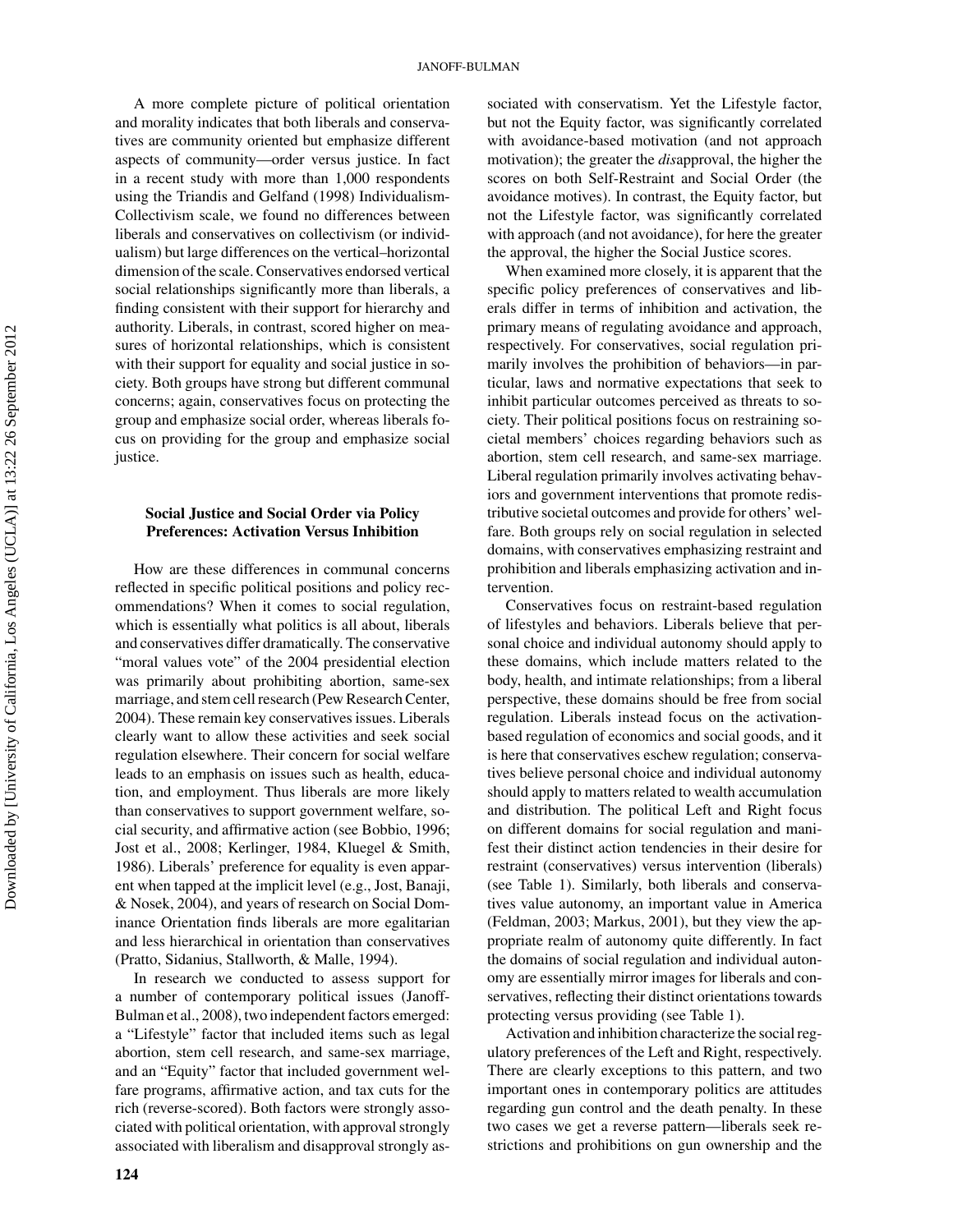death penalty, whereas conservatives want to promote both. Yet notice the domain of these two: They immediately elicit differences in fundamental beliefs and associations regarding protection and security. In contrast to liberals, conservatives believe that owning guns is protective. They believe that the death penalty makes us safer (by both deterrence and punishment of nonnormative behaviors; see Carlsmith & Darley, 2008), and thus their positions on these two issues are coincident with their more general avoidant regulatory (protect-based) focus. Further, these conservative policy preferences regarding gun control and the death penalty are consistent with the "toughness" conservatives believe is important in social regulation, whether at home or abroad.

In a related vein, it is interesting that conservatism is typically equated with a desire for more limited government (Kinder, 1998; Markus, 2001). Yet this conservative preference seems to apply only to government policies focused on improving social welfare. Conservatives clearly are not advocates of more limited government when it comes to the military or police; bigger appears to be better in these domains. When conservatives call for more limited government, they are referring to government as provider, not protector.

### **Defining Group Membership: Social Markers Versus Social Interdependence**

In their political positions and policy preferences, both conservatives and liberals seek ingroup homogeneity of a sort, but the two types of homogeneity are starkly different. For conservatives it is a matter of adherence to group norms—following rules, conforming to "proper" conventions. This reflects the desire for social order and entails minimizing "difference" in terms of group members' behaviors. For liberals this homogeneity goal is apparent in desires for greater equality; they seek to minimize "difference" in terms of social goods and outcomes, reflecting their commitment to social justice. Why do conservatives focus on personal behaviors whereas liberals focus on social outcomes? And what are the implications of these differences for each group's understanding of group membership?

Conservatives' protection orientation—their focus on avoiding negative outcomes and sensitivity to dangers—seems likely to lead to a particular interest in (and unease about) ingroup-outgroup membership. In their attunement to threats, they are especially interested in who can be trusted, which is essentially a matter of knowing who is in your group and who is not (Brewer, 2004). In other words, for conservatives, ingroup–outgroup (i.e., us–them) boundaries become very important; normative adherence and conformity to the group's rules become signs of "true" belonging and commitment to the community, and defiance of group norms become the basis for exclusion. Lifestyles and personal behaviors thus become social markers of group membership and allegiance. Conservatives are attuned to indices of group loyalty, reflected in "proper" behaviors and more general indicators of support for one's group. Not surprisingly, the political Right particularly values patriotism, and more specifically blind patriotism and nationalism (Kosterman & Feshbach, 1989; Shatz, Staub, & Lavine, 1999), which entail uncritical acceptance of one's country.

This sensitivity to group boundaries is evident in liberal–conservative differences in categorization processes. If conservatives are more sensitive to boundaries (i.e., ingroup–outgroup membership), then they should be *less* inclusive when categorizing, allowing fewer potential members into the group and exhibiting an "ingroup overexclusion effect" (see Leyens & Yzerbyt, 1992; Castano, Yzerbyt, Bourguignon, & Seron, 2002). In recent research on cognitive categorization we found that conservatives in fact used narrower, more restrictive categories (Rock & Janoff-Bulman, 2009). More specifically, we found that when primed with avoidance motivation, significantly narrower categories were used by conservatives than liberals, and this was the case even when the dependent measures were not at all associated with politics (and were unconfounded with social perceptions) but rather involved cognitive categorization based on the work of Rosch (1975). Avoidance-primed conservatives were significantly more likely to exclude less prototypical items from a category than were similarly primed liberals. These differences were not apparent in the two approach-prime conditions or the control no-prime conditions, suggesting both the greater sensitivity of conservatives to avoidance motivation and the role of avoidance-based motives in conservatives' more restrictive categorization. Conservatives in this research required stronger evidence of category fit than liberals; similarly, in social categorizations involving "us" and "them," conservatives require particularly strong evidence of "fit" as well.

For conservatives, group membership is defined via social identity markers indicating warranted inclusion. For liberals, who are attuned to positive outcomes and gains rather than danger and losses, ingroup–outgroup boundaries are not the focus of attention. The focus instead is on intragroup variability in social and economic outcomes. Liberals, in other words, are particularly attuned to within-group differences rather than between-group differences.

Whereas for conservatives it is common social identity that defines the group and one's obligations, for liberals it is intragroup interdependence (see Table 1). Membership is more flexible for liberals than conservatives. These differences are apparent in their attitudes toward illegal immigrants in our country. Conservatives focus on their outsider status and not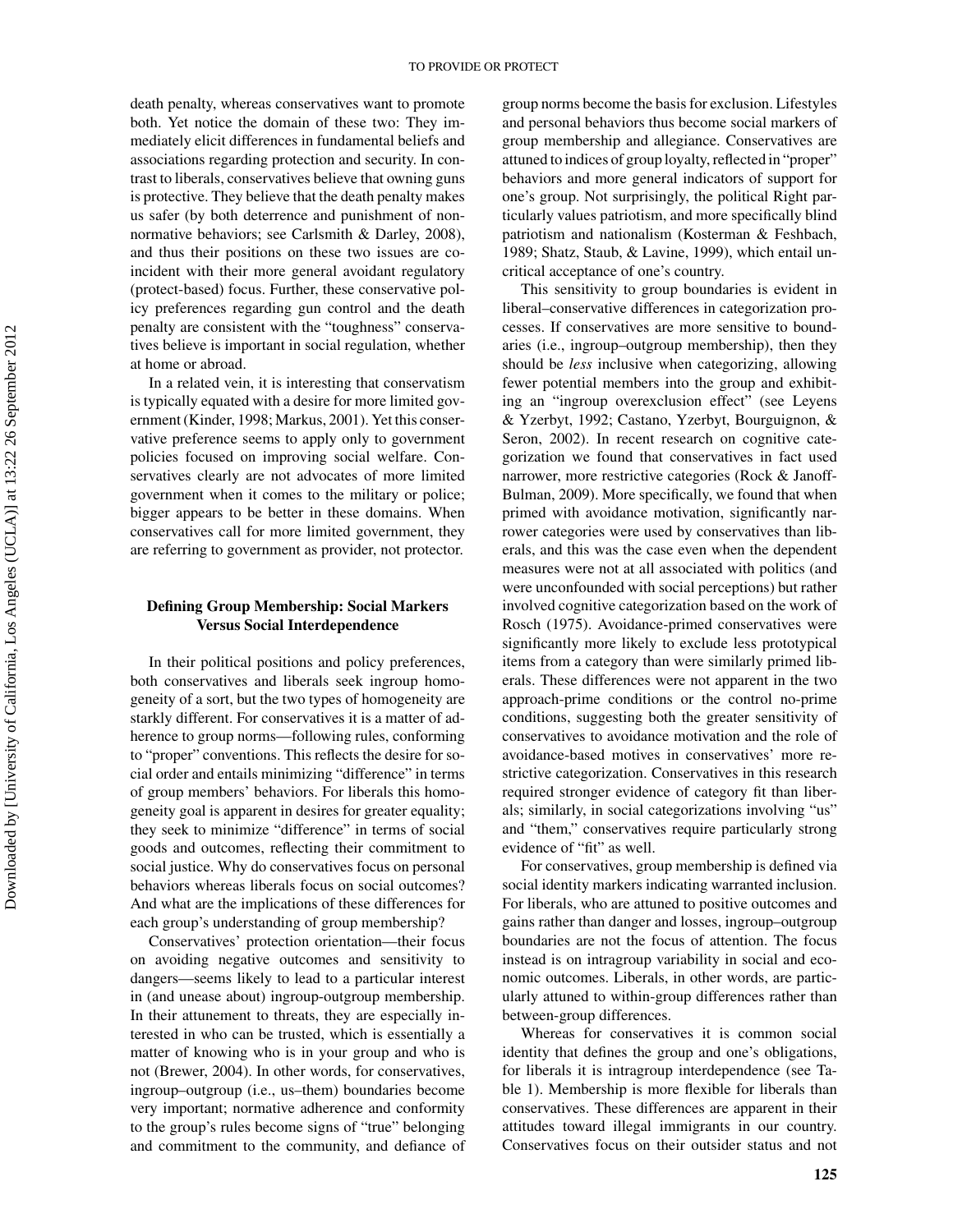surprisingly take a "tough" approach by focusing on punishment and deportation; the immigrants are clearly regarded as members of an outgroup, outside the valued category "American." For conservatives it is the boundary between American and non-American that seems central. For liberals, on the other hand, the focus is on the common humanity of immigrants; although not unconcerned about their illegal status, liberals nevertheless are more apt to regard these immigrants as members of society, for it is here that they live and work. Liberals focus not on punishment but rather on the reality of the social needs of others in their midst. Conservatives focus on intergroup boundaries; liberals focus on intragroup interdependence.

#### **Some Final Thoughts**

The avoidance-based motivations of conservatives and the approach-based motivations of liberals are reflected in their respective protect and provide orientations. Although it is interesting to speculate about what leads people to be more sensitive to positive or negative outcomes, it is likely that there are multiple paths and diverse factors that can lead to these differences. Temperament may provide a unique starting point for some, as self-regulation research on infant anxiety and reactivity suggests (see, e.g., Vaish, Grossmann, & Woodward, 2008). Researchers have also pointed to the crucial role of parents; thus, parental use of rewards and incentives may orient children toward positive outcomes, whereas use of punishment and threats may orient them toward negative outcomes (see, e.g., Higgins, 1997, 1998; also see Lakoff, 2002, who argued that the "strict father" and "nurturant parent," respectively, define conservatism and liberalism, both developmentally and metaphorically). But there are no doubt many routes to these motivational orientations, for our personal histories and socialization provide unique experiences that sensitize each of us to positive or negative outcomes, whether in the home, the classroom, the schoolyard, or the workplace. Significant people in our lives or important reference groups may orient us toward dangers, security, toughness and strength or positive incentives, nurturance, caring, and fairness. Ultimately we develop protect or provide orientations toward the larger group.

These different orientations are reflected in political positions, particularly our preferences regarding social regulation. In spite of individual differences in approach–avoidance orientations, when it comes to self-regulation we all rely on both systems; after all, a successful organism must be able to avert dangers and achieve satisfactions. Yet when we move to the societal level and social regulation in particular, approach and avoidance seem to turn into mutually exclusive rather than complementary motives. When they are the bases for political perspectives, they seem to become antagonistic. Protecting and providing are reflected in dramatic differences regarding how best to serve society and what is worth attending to—potential gains or possible losses, social justice or social order, and prohibitions that restrain personal behaviors or interventions that advance social welfare.

Research indicates that those with strong approach motives are biased toward positive cues, and those with strong avoidance motives are biased toward negative cues (see Derryberry & Reed, 1994), suggesting that conservatives may overestimate dangers (i.e., overperceive threat cues) and liberals may overestimate the feasibility of societal advances and gains. This no doubt makes compromise and rapprochement all the more difficult. The extreme partisanship of contemporary American politics seems to produce ever-increasing polarization of views and ever-greater moral outrage felt toward the other group. In the halls of politics racking up another point for one's side often seems more important than the broader interests of society. In this climate it might seem a somewhat radical proposition to suggest that the political Left and Right could actually be complementary rather than wholly antagonistic, with each side functioning as a counterweight at times perhaps even a necessary counterweight—-to the other's protect or provide perspective. After all, just as a healthy individual strives to approach positive outcomes and avoid negative ones, surely a healthy society is one that balances the old and the new, traditions and reforms, and attends to both the social needs of its members as well as dangers to the group.

#### **Note**

Address correspondence to Ronnie Janoff-Bulman, Department of Psychology, University of Massachusetts, Amherst, MA 01003. E-mail: janbul@ psych.umass.edu

#### **References**

- Altmeyer, R. A. (1998). The other "authoritarian personality." *Advances in Experimental Social Psychology, 30*, 47–91.
- Bonanno, G. A., & Jost, J. T. (2006). Conservative shift among highexposure survivors of the September 11th terrorist attacks.*Basic and Applied Social Psychology, 28*, 311–323.
- Bobbio, N. (1996). *Left and right.* Cambridge, UK: Polity Press.
- Braithwaite, V. (1994). Beyond Rokeach's equality-freedom model: Two-dimensional values in a one dimensional world. *Journal of Social Issues, 50*, 67–94.
- Braithwaite, V. (1997). Harmony and security value orientations in political evaluation. *Personality and Social Psychology Bulletin, 23*, 401–414.
- Brewer, M. B. (2004). Taking the social origins of nature seriously: Toward a more imperialist social psychology. *Personality and Social Psychology Review, 8*, 107–113.
- Broder, J. M. (2008, February 17). Show me the delegate rules and I'll show you the party. *New York Times,* p. 4.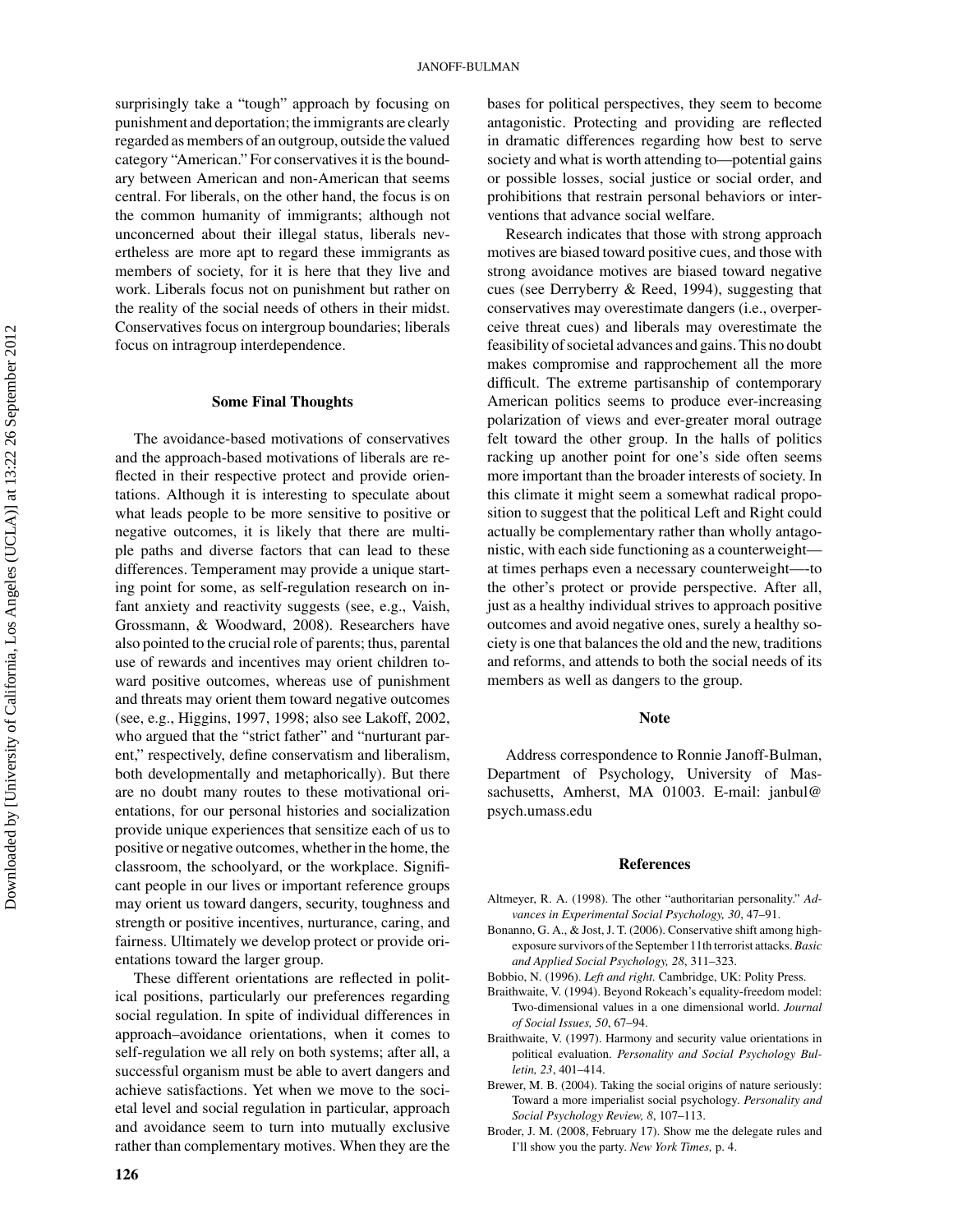- Carlsmith, K. M., & Darley, J. M. (2008). Psychological aspects of retributive justice. *Advances in Experimental Social Psychology, 40*, 193–196.
- Carver, C. S., & Scheier, M. F. (1998). *On the self-regulation of behavior*. New York: Cambridge University Press.
- Carver, C. S., & Scheier, M. F. (2008). Feedback processes in the simultaneous regulation of affect and action. In J. Y. Shah & W. L. Gardner (Eds.), *Handbook of motivation science* (pp. 308–324). New York: Guilford.
- Carver, C. S., Sutton, S. K., & Scheier, M. F. (2000). Action, emotion, and personality: Emerging conceptual integration. *Personality and Social Psychology Bulletin, 26*, 741–751.
- Castano, E., Yzerbyt, V., Bourguignon, D., & Seron, E. (2002). Who may enter? The impact of in-group identification on ingroup/out-group categorization. *Journal of Experimental Social Psychology, 38*, 315–322.
- Davidson, R., Ekman, P., & Saron, C. (1990). Approach-withdrawal asymmetry: Emotional expression and brain physiology. *Journal of Personality and Social Psychology, 58*, 330–341.
- Deyberry, D., & Reed, M. A. (1994). Temperament and attention: Orienting toward and away from positive and negative signals. *Journal of Personality and Social Psychology, 66*, 1128–1139.
- Duckitt, J. (2001). A dual-process cognitive-motivational theory of ideology and prejudice. *Advances in Experimental Social Psychology, 33*, 41–113.
- Elliott, A. J., & Church, M. A. (1997). A hierarchical model of approach and avoidance achievement motivation. *Journal of Personality and Social Psychology, 72*, 218–32.
- Feldman, S. (2003). Values, ideology, and the structure of political attitudes. In D. Sears, L. Huddy, & R. Jervis (Ed.), *Handbook of political psychology* (3rd ed., pp. 477–508). New York: Oxford University Press.
- Flanagan, O. (1991). *Varieties of personality: Ethics and psychological realism*. Cambridge, MA: Harvard University Press.
- Forster, J., Friedman, R. S., Ozelsel, A., & Denzler, M. (2006). Enactment of approach And avoidance behavior influences on the scope of perceptual and conceptual attention. *Journal of Experimental Social Psychology, 42*, 133–146.
- Gable, S. L., Reis, H. T., & Elliot, A. J. (2003). Evidence for bivariate systems: An empirical test of appetition and aversion across domains*. Journal of Research in Personality, 37*, 349–372.
- Gable, S. L., & Strachman, A. (2008). Approaching social rewards and avoiding social punishments: Appetitive and aversive social motivation. In J. Y. Shah & W. L. Gardner (Eds.), *Handbook of motivation science* (pp. 561–575). New York: Guilford.
- Gray, J. A. (1982). *The neuropsychology of anxiety: An inquiry into the functions of the septo-hippocampal system*. New York: Oxford University Press.
- Gray, J. A. (1990). Brain systems that mediate both emotion and cognition. *Cognition and Emotion, 4*, 269–288.
- Haidt, J. (2008). Morality. *Perspectives on Psychological Science, 3*, 65–72.
- Haidt, J., & Graham, J. (2007). When morality opposes justice: Conservatives have moral intuitions that liberals may not recognize. *Social Justice Research, 20*, 98–116.
- Higgins, E. T. (1997). Beyond pleasure and pain. *American Psychologist, 52*, 1280–1300.
- Higgins, E. T. (1998). Promotion and prevention: Regulatory focus as a motivational principle. *Advances in Experimental Social Psychology, 20*, 1–46.
- Janoff-Bulman, R., & Sheikh, S. (2006). From national trauma to moralizing nation. *Basic and Applied Social Psychology, 28*, 325–332.
- Janoff-Bulman, R., Sheikh, S., & Baldacci. K. (2008). Mapping moral motives: Approach, avoidance, and political orientation. *Journal of Experimental Social Psychology, 44*, 1091– 1099.
- Janoff-Bulman, R., Sheikh, S., & Hepp, S. (2009). Proscriptive versus prescriptive morality: Two faces of moral regulation. *Journal of Personality and Social Psychology, 96*, 521–537.
- Jost, J. T., Banaji, M. R., & Nosek, B. A. (2004). A decade of system justification theory: Accumulated evidence of conscious and unconscious bolstering of the status quo. *Political Psychology, 25*, 881–919.
- Jost, J. T., Glaser, J., Kruglanski, A. W., & Sulloway, F. J. (2003). Political conservatism as motivated social cognition. *Psychological Bulletin, 129*, 339–375.
- Jost, J. T., Napier, J. L., Thorisdottir, H., Gosling, S. D., Palfai, T. P., & Ostafin, B. (2007). Are needs to manage uncertainty and threat associated with political conservatism or ideological extremity? *Personality and Social Psychology Bulletin, 33*, 989–1007.
- Jost, T. J., Nosek, B. A., & Gosling, S. D. (2008). Ideology: Its resurgence in social, personality, and political psychology. *Perspectives onPsychological Science, 3*, 126–136.
- Keltner, D., Gruenfeld, D. H., & Anderson, C. (2003). Power, approach, and inhibition. *Psychological Review, 110*, 265– 284.
- Kerlinger, F. N. (1984). *Liberalism and conservatism: The nature and structure of social attitudes.* Hillsdale, NJ: Erlbaum.
- Kinder, D. R. (1998). Opinion and action in the realm of politics. In D. T. Gilbert, S. T. Fiske, & G. Lindzey (Eds.), *Handbook of social psychology* (4th ed., pp. 778–867). New York: Oxford University Press.
- Kluegel, J. R., & Smith, E.R. (1986). *Beliefs about inequality: Americans' view of what is and what ought to be.* New York: Aldine De Gruyter.
- Kosterman, R., & Feshbach, S. (1989). Towards a measure of patriotic and nationalistic attitudes. *Political Psychology, 10*, 257– 274
- Lakoff, G. (2002). *Moral politics*. Chicago: University of Chicago Press.
- Landau, M. J., Sheldon, S., Greenberg, J., Cohen, F., Pyszcynski, T., Arndt, J., et al. (2004). Deliver us from evil: The effects of mortality salience and reminders of 9/11 on support of President George W. Bush. *Personality and Social Psychology Bulletin, 30*, 1136–1150.
- Leyens, J-Ph., & Yzerbyt, V. Y. (1992). The ingroup overexclusion effect: Impact of valence and confirmation on stereotypical information search. *European Journal of Social Psychology, 22*, 549–569.
- Markus, G. B. (2001). American individualism reconsidered. In J. H. Kuklinski (Ed.), *Citizens and politics* (pp. 401–432). New York: Cambridge University Press.
- McCann, S. J. H. (1997). Threatening times, "strong" presidential popular vote winners, and the victory margin, 1824– 1964. *Journal of Personality and Social Psychology, 73*, 160– 170.
- McWilliams, W. C. (1995). Ambiguities and ironies: Conservatism and liberalism in the American tradition. In W. L. Taitte (Ed.), *Moral values in liberalism and conservatism* (pp. 175–212). Austin, TX: University of Texas Press.
- Pew Research Center. (2004, November 11). *Moral values: How important?* Washington, DC: Author. Available from http:// people-press.org/reports/pdf/233.pdf
- Power, S. (2008). The Democrats & national security. *New York Review of Books, 55*, 66–72.
- Pratto, F., Sidanius, J., Stallworth, L. M., & Malle, B. F. (1994). Social dominance orientation: A personality variable predicting social and political attitudes. *Journal of Personality and Social Psychology, 67*, 741–763.
- Pyszczynski, T., Abdollahi, A., Solomon, S., Geenberg, J.., Cohen, F., & Weise, D. (2006). Mortality salience, martyrdom, and military might: The great satan versus the axis of evil. *Personality and Social Psychology Bulletin, 32*, 525–537.